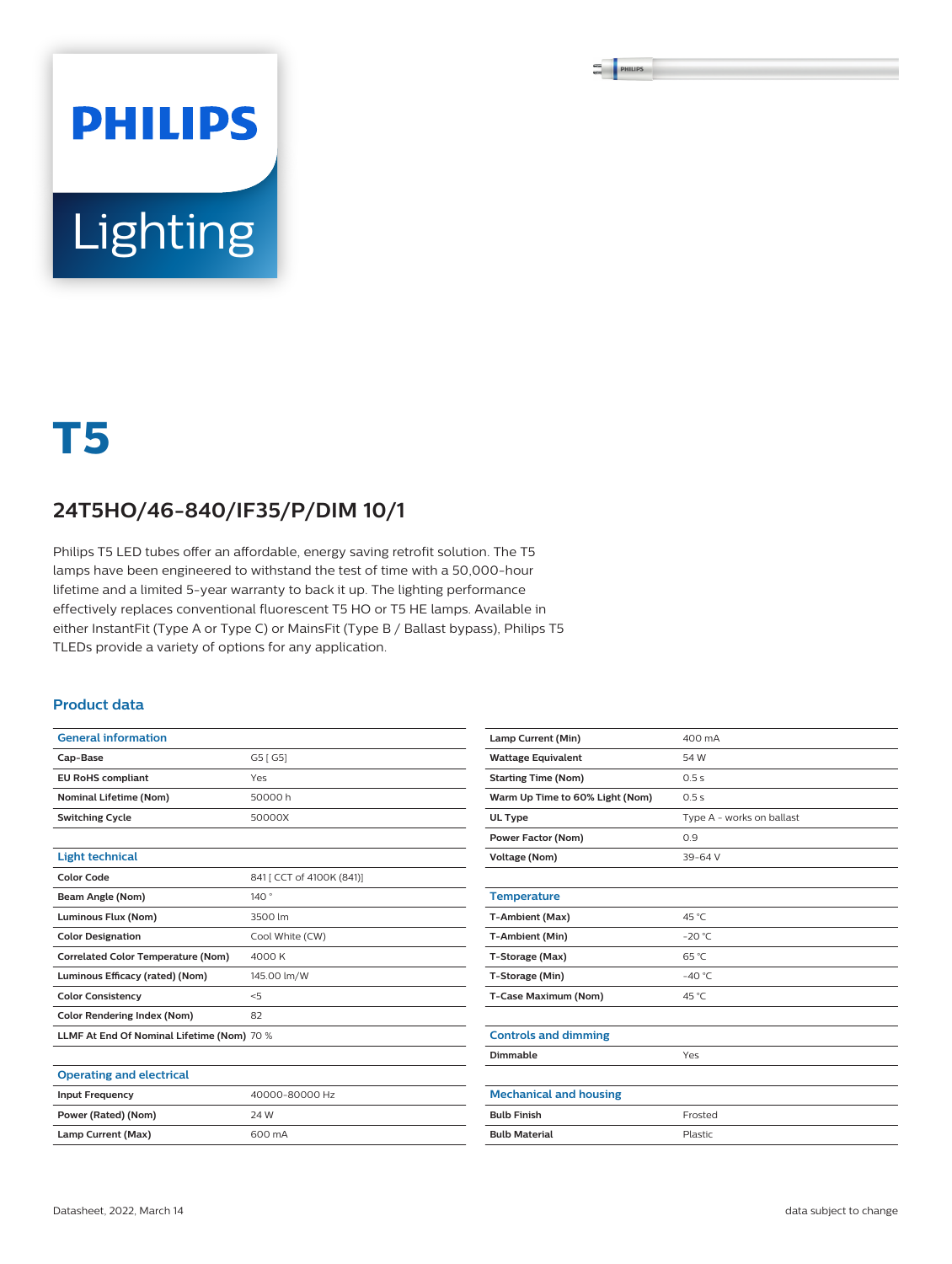| <b>Product Length</b>           | 1200 mm                            |
|---------------------------------|------------------------------------|
| <b>Bulb Shape</b>               | Tube, double-ended                 |
|                                 |                                    |
| <b>Approval and application</b> |                                    |
| <b>Energy Saving Product</b>    | Yes                                |
| <b>Approval Marks</b>           | UL certificate RoHS compliance DLC |
|                                 | compliance                         |
| Energy Consumption kWh/1000 h   | - kWh                              |
| <b>Energy Certifications</b>    | DLC Standard                       |
|                                 |                                    |

| <b>Product data</b>                  |                               |
|--------------------------------------|-------------------------------|
| Order product name                   | 24T5HO/46-840/IF35/P/DIM 10/1 |
| <b>EAN/UPC - Product</b>             | 046677467142                  |
| Order code                           | 467142                        |
| <b>Numerator - Quantity Per Pack</b> |                               |
| Numerator - Packs per outer box      | 10                            |
| Material Nr. (12NC)                  | 929001283904                  |
| Net Weight (Piece)                   | 0.170 kg                      |

#### **Dimensional drawing**



#### 24T5HO/46-840/ IF35/P/DIM 10/1 15.2 mm 17.8 mm 1147.8 mm 1154.9 mm 1162 mm

**Product D1 D2 A1 A2 A3**

#### **Photometric data**



2016-10-28 1 x 3500 lm Light output ratio 1.00 Service downward 0.88 CIE flux code 40 69 88 88 100 Polar imaging diagram and  $-180$ 180<sup>o</sup> 図 Utilisation factor table Ceiling mounted Room Index k  $\overline{\phantom{a}}$ 1.25  $-1$  $\mathbf{v}$  $-1$ 0.10  $-1$ 0.50  $-5.75$ 0.64  $-1$  $\approx$  $-1$  $-1$ 0.92  $\mathbf{u}$  $-1$ 0.10  $-1$ 0.41  $\rightarrow$ 0.54  $-1$ 0.680.73 0.77  $-1$  $-1$ 0.46 0.82  $\mathbf{u}$  $-1$  $-1$  $-1$  $\rightarrow$  $-1$  $-17$  $-1$  $\equiv$  1.  $-7$ 0.75  $\sim$  $\mathbf{u}$  $-1$  $\overline{\phantom{a}}$ 0.25  $\rightarrow$  $\rightarrow$  $-1$  $-1$  $\equiv$ 0.67  $-1$  $-1$  $^{10.0}$ 0.00  $-1$ 0.23 0.29 0.35 0.41 0.46 0.530.58 0.62 0.67  $-1$ Quantity estimation diagram nr. of luminaires  $\frac{1}{2}$ <sup>2</sup> 10 30 50 70 90 (m 300 lx  $50000$ 750 lx hroom: 2.8 m Reflectances: 0.70, 0.50, 0.20 Maintenance factor: 1.0 Ceiling mounted UGR diagram 4.0 4.0 8.0 12.0 16.0 16.0 m m  $\cdots$ Y <sup>h</sup>room: 2.8 m Refl: 0.70 0.50 0.20 Ceiling mounted : viewed endwise  $\cdot$  -  $\cdot$ 28 31 28 Luminance Table <sup>2</sup> (cd/m 0.0 15.0 30.0 45.0 60.0 75.0 90.0 45.0 50.0 60.0 65.0 75.0 80.0 90.0 Plane Cone <sup>27287</sup> <sup>25568</sup> <sup>22088</sup> <sup>20420</sup> <sup>17499</sup> <sup>16141</sup> <sup>13789</sup> <sup>30242</sup> <sup>28460</sup> <sup>24609</sup> <sup>22550</sup> <sup>18393</sup> <sup>16194</sup> <sup>12944</sup> <sup>12377</sup> <sup>42886</sup> <sup>41962</sup> <sup>40829</sup> <sup>39331</sup> <sup>37202</sup> <sup>34463</sup> <sup>30422</sup> <sup>24232</sup> <sup>14520</sup> <sup>7813</sup>

CalcuLuX Photometrics 4.5 Philips Lighting B.V. Page: 1/1 Page: 1/1

 **1 x TLED 24W 4000K 160D 9290012839**

General Uniform Lighting

**LEDtube 1100mm 24W G5 840 3500lm**

#### **LEDtube 1100mm 24W G5 840 3500lm**